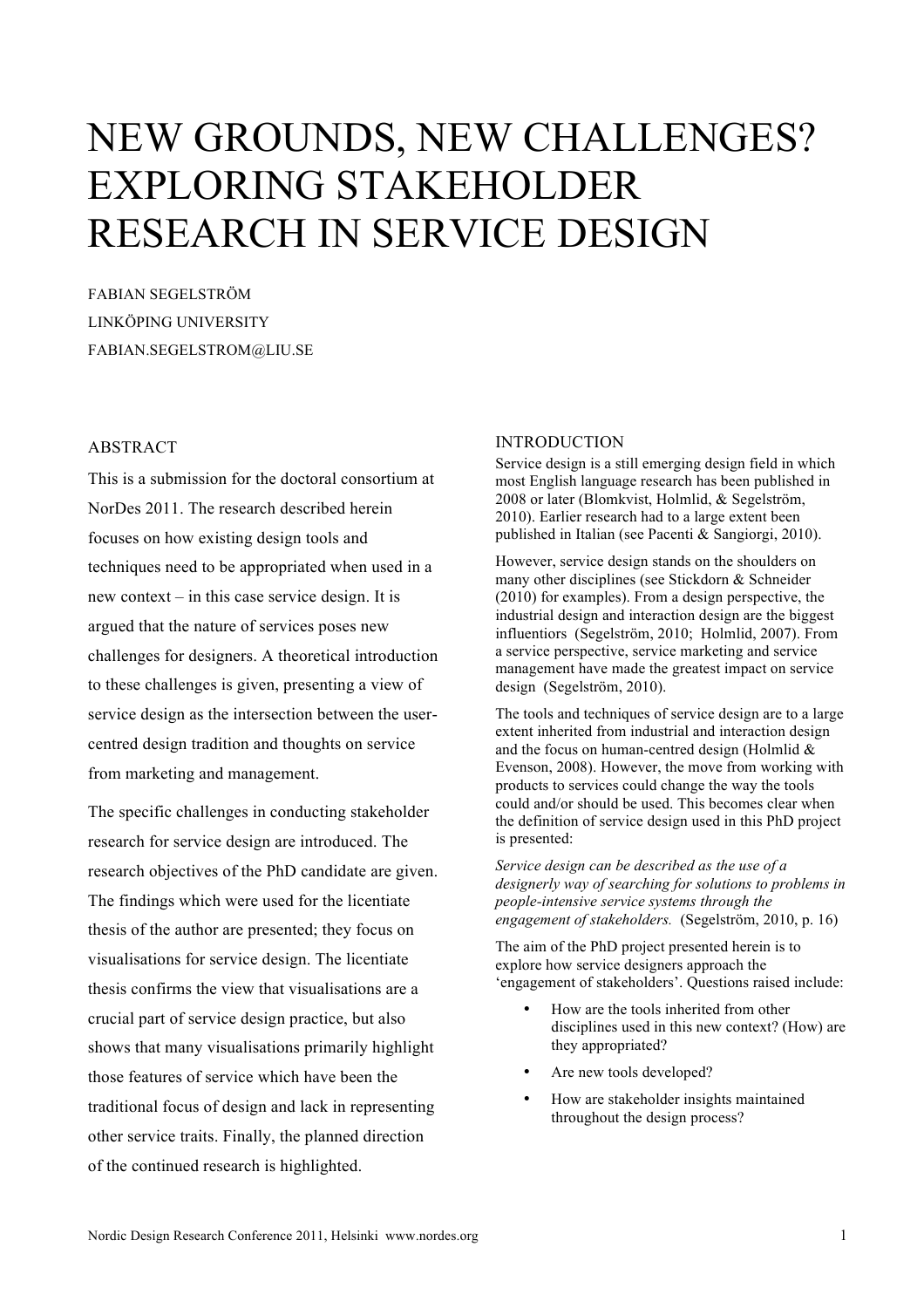# THEORETICAL BACKGROUND

As stated in the introduction service design is a emerging field drawing on knowledge from both service and design research, the two fields and their impact on service design is introduced briefly below. As service design is more of a design field than a service field (Segelström, 2010) design is presented first below.

### (USER-CENTRED) DESIGN

If one looks in the few service design textbooks which exist today (see Stickdorn & Schneider, 2010; Miettinen & Koivisto, 2009; Mager & Gais, 2009) most tools presented are inherited from user-centred design. Techniques such as contextual user research, prototyping and sketches as a way of exploring (referred to as *visualisations* within the service design community) are presented as the way of working for service designers.

However, if further scrutinized it becomes apparent that what is said about these tools and techniques is either inherited knowledge from industrial and/or interaction design or based on anecdotical evidence. This means that there is a need to investigate the tools and techniques used from an academic perspective to build a foundation for future research and to communicate to the ever-growing group of people interested in learning more about service design.

#### **SERVICE**

The nature of services poses new challenges for the service design community, in comparison to traditional design disciplines. Whereas design traditionally deals with tangible artefacts, most services are a flow of events mediated through artefacts and interactions.

Research into service started properly in the 1970's, and early research focused on clarifying why services were different from products. In a literature review, Zeithaml, Parasuraman, & Leonard (1985) identified four characteristics in services commonly stated:

- *Intangibility:* The intangibility of services refers to that services cannot be touched.
- *Heterogeneity:* The outcome of a service procedure cannot be standardized in the same way as goods production can be, as different personnel with different personalities and moods will deliver the service.
- *Inseparability:* The production of services is inseparable from the consumption thereof.
- *Perishability:* A service cannot be preproduced and saved for later use.

The view of services as not-products has however evolved to seeing services as the foundation of all economic transactions. This view holds that you do not buy a product for the product itself but rather for the outcome of using it. A series of publications by Vargo

& Lusch (2004; 2008) have been the most influential in this change in the perception of what a service is.

Interestingly, these changes in perception of what services are have highlighted the role of design in service development. A number of service design scholars have explored how the theories of Vargo  $\&$ Lusch fit together with design practice (see Kimbell, 2010; Wetter Edman, 2010; Wetter Edman, 2009; Cautela, Rizzo, & Zurlo, 2009).

## SERVICE DESIGN RESEARCH

The history of service design research has strong similarities to that of early service research – as a recent overview of service design research highlighted; early service design research to a large extent was about arguing for service design's right to exist (Blomkvist, Holmlid, & Segelström, 2010). It also highlighted to main approaches to service design research; expanding the reach and integrating new knowledge and to challenge the inherited knowledge from other usercentered design fields. Examples of integrating knowledge is making the connections between service theory and service design highlighted in the 'Service' section. Examples of challenging inherited knowledge is the research presented below and the work on prototyping for service design by Blomkvist & Holmlid, (2010).

## RESEARCH OBJECTIVES

The research in this PhD projects focuses on how knowledge about the users is gathered in the early design stages and maintained throughout the design process. Designers are used to working with users, and observing them contextually and to represent that knowledge in abstract ways such as personas.

However, in service delivery there are (usually) humans performing actions on both sides of the service as the service is delivered. With this in mind, it maybe isn't a surprise that many service designers prefer to talk about stakeholders rather than users.

When both service deliverer and service recipient is a stakeholder in that end-design works do our old tools and techniques still work? Do they need to be appropriated?

At the outset of this PhD project no research existed which focused on how tools and techniques might need to be changed. The PhD project thus takes a basic approach, aiming at creating an academic base for future research. Current practice is described, and analysed critically to highlight problematic areas.

The intended target audience of the basic descriptions is primarily those wanting to learn more about service design (students, clients, designers from other fields) whereas the critical analysis is aimed at the service design community, both researchers and reflecting practitioners.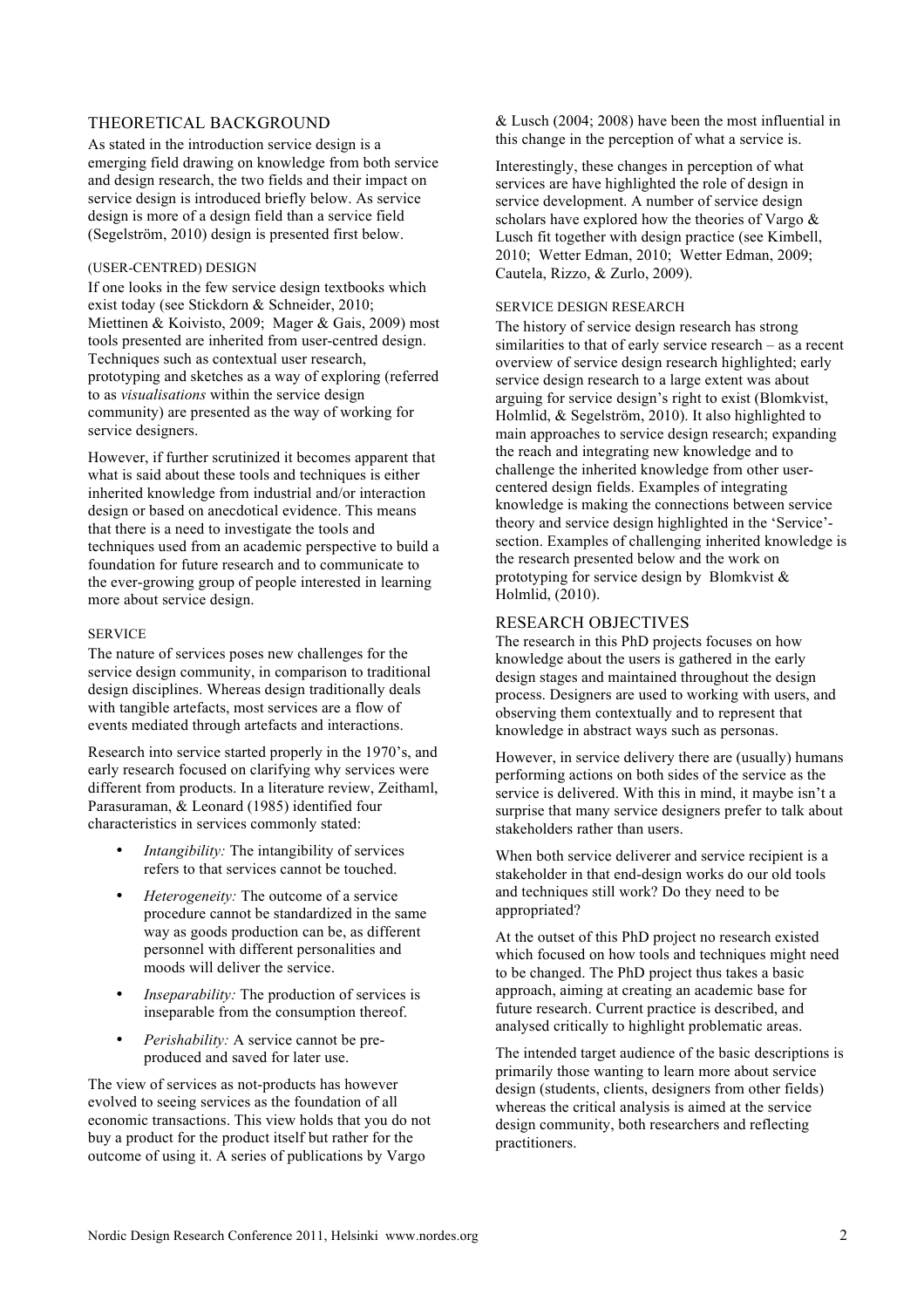# APPROACH

The approach taken to PhD research is to have an outcome that is descriptive rather than prescriptive. That is, the current use of tools and techniques is studied and analysed. The publications from the PhD project aim at describing practice, and potential problems rather than finding a specific issue and trying to find a prescriptive solution to this issue.

The methodological approach relies on the anthropological take on ethnography (in comparison to the sociological which is more common within design). A mixture of interview studies, participatory observation studies and analysis of the results of stakeholder research is used to inform the topic from a variety of perspectives.

#### INTERMEDIATE RESULTS

The PhD project started with a large number of interviews with practicing service designers, performed in late 2008. These interviews focused on the stakeholder-insight gathering and abstractions thereof.

As the interviews were performed it became clear that many of the interviewees had troubles expressing themselves in regard to the tools and methods they used for gathering stakeholder-insights. On the other hand, they were comfortable in speaking about the various techniques used to abstract the insights in to items easier to refer to – so called visualisations.

The initial analysis of the interviews does focused on how service designers talk on their use of visualisations. The results were published as two conference articles at design conferences in 2009: Segelström & Holmlid (2009) and Segelström (2009). Segelström & Holmlid (2009) focused on how visualisations are used to support the stakeholder research. Segelström (2009) explored how visualisations were used as a strategic tool to communicate the results of stakeholder research to various stakeholders in the design process and identified a set of basic visualisation techniques used by most service designers. These results also were the foundation for a publication at a service conference highlighting the use of visualisations in service design (Segelström, Blomkvist & Holmlid, 2010).

During the period of publication of the articles referenced above, a number of new publications appeared which are of interested for the continued research. Kimbell (2009) highlighted the use of visualisations as something unique for service design and Diana, Pacenti &Tassi (2009) created a framework for mapping the difference in content between various visualisation techniques. There were also publications exploring specific techniques; the blueprinting technique inherited from service management was the focus of both Wreiner et al (2009), and Aebersold, Polaine & Schäfer (2010).

Based on the insights from the interview study and the new framework by Diana, Pacenti &Tassi (2009), and the two ideas of what services are presented above (not-

goods vs. basis for all transactions) existing visualisations created by service design consultancies in actual projects were analysed. The focus of analysis was if the visualisations communicated the aspects suggested by the four frameworks. It was found that the visualisations focused on the qualities traditionally highlighted within user-centred design rather than features of services. It was also found that the not-goods view of service was more apparent than as the basis for economic transaction. These results were published as part of my licentiate thesis during autumn 2010 (Segelström, 2010) but are yet to be submitted to conferences/journals.

As for gathering user insights, this will be the focus of the continued research. However a publication giving examples of how ethnographic tools can be appropriated for gathering stakeholder insights when new service are to be developed has been published together with a representative for a company focusing on stakeholder research for design (Segelström, Raijmakers & Holmlid, 2009). Additionally a workshop teaching ethnographic approaches for service design was given together with the same company at a service design conference (van Dijk, Segelström, Raijmakers & Holmlid, 2008).

#### CONTINUED RESEARCH

The aim of the continued research is to analyse the remaining parts of the interviews to get a basic description of how service design practitioners claim to do stakeholder research, and do follow up interviews to see how practice has evolved over the two years since the interviews were done. This is planned for spring 2011.

After this initial understanding has been created, the aim is to embed myself in service design consultancies for 1-2 months and observe how their stakeholder research and creation of visualisations is performed in practice. The aim is to do this together with three companies with different profiles and locations. At the time of writing the first such field work is being planned together with a consultancy for late spring 2011. Hopefully all can be finished by the end of 2011.

Such research would give a holistic view of how the different stages in stakeholder research is performed rather than a segmented view as when one focuses on specific parts of the process.

A paper is also planned together with Blomkvist, focusing on the move from research techniques and prototyping and how many of the visualisation techniques can be used equally well for describing what is as envisioning what could be. Important earlier research on how techniques are used in this borderland has been done by researchers at Aalto university (Vaajakallio, 2009; Kaario et al, 2009; Viña & Mattelmäki, 2010) and by Sleeswijk Visser (2009).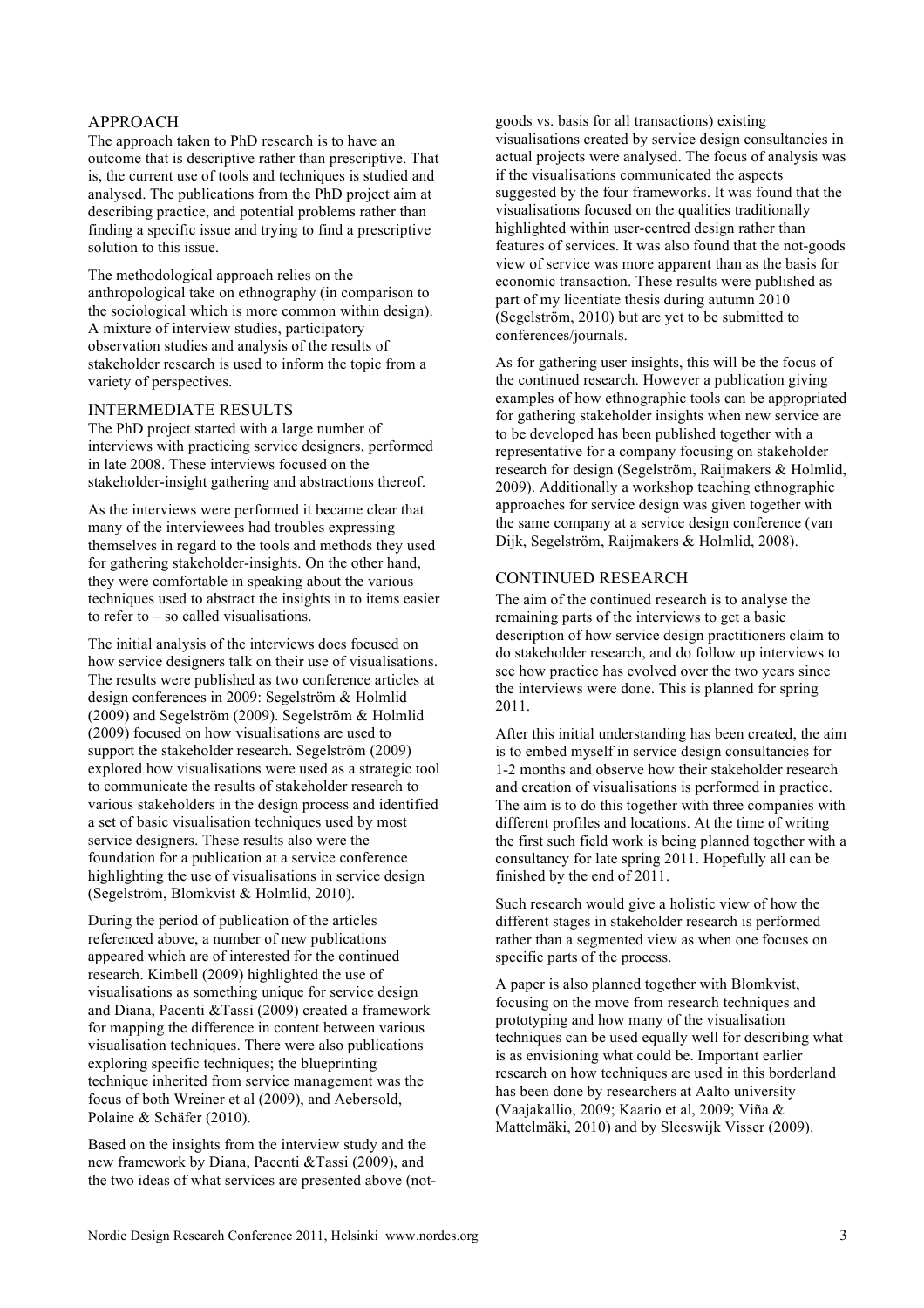#### ACKNOWLEDGEMENTS

The research was made possible by a research grant from VINNOVA, the SERV project, Service Design, innovation and involvement, ref no 2007-03444.

# **REFERENCES**

- Aebersold, R., Polaine, A., & Schäfer, A. (2010). Blueprint+: Developing a tool for designing and managing service processes. *Proceedings of AMA SERVSIG 2010.* Porto, Portugal.
- Blomkvist, J., & Holmlid, S. (2010). Service Prototyping According to Service Design Practitioners. *ServDes, 2nd Nordic Conference on Service Design and Service Innovation.* Linköping, Sweden.
- Blomkvist, J., Holmlid, S., & Segelström, F. (2010). This is Service Design Research. In M. Stickdorn, & J. Schneider (Eds.), *This is Service Design Thinking* (pp. 308-315). Amsterdam, Netherlands: BIS Publishers.
- Cautela, C., Rizzo, F., & Zurlo, F. (2009). Service Design Logic: An approach based on the different service categories. *Proceedings of the International Association of Societies of Design Research, IASDR 2009.* Seoul.
- Diana, C., Pacenti, E., & Tassi, R. (2009). Visualtiles Communication tools for (service) design. *First Nordic Conference on Service Design and Service Innovation.* Oslo, Norway.
- van Dijk, G., Segelström, F., Raijmakers, B., & Holmlid., S (2008). See the bigger/smaller picture - Ethnography in Service Design. Workshop at the *International Service Design Network Conference 2008*. Amsterdam, The Netherlands.
- Holmlid, S. (2007). Interaction design and service design: Expanding a comparison of design disciplines. *Nordic Design Research, NorDes 2007.* Stockholm.
- Holmlid, S., & Evenson, S. (2008). Bringing Service Design to Service Sciences, Management and Engineering. In B. Hefley, & W. Murphy (Eds.), *Service Science, Management and Engineering: Education for the 21st Century* (pp. 341-345). Norwell, MA: Springer.
- Kaario, P., Vaajakallio, K., Lehtinen, V., Kantola, V., & Kuikkaniemi, K. (2009). Someone Else's Shoes - Using Role-Playing Games in User-Centered Service Design. *First Nordic Conference on Service Design and Service Innovation.* Oslo, Norway.

Kimbell, L. (2009). Insights from Service Design Practice. *8th European Academy of Design Conference*, (ss. 249-253). Aberdeen.

- Kimbell, L. (2010). Service-dominant logic and design for service. *Touchpoint , 1* (3), 23-25.
- Mager, B., & Gais, M. (2009). *Service Design.* Paderborn: Wilhelm Fink GmbH.
- Miettinen, S., & Koivisto, M. (Ed.). (2009). *Designing Services with Innovative Methods.* Keuruu, Finland: Kuopio Academy of Design.
- Pacenti, E., & Sangiorgi, D. (2010). Service Design Research Pioneers: An overview of Service Design research developed in Italy since the '90s. *Design Research Journal* (1), 26-33.
- Segelström, F. (2009). Communicating through Visualizations: Service Designers on Visualizing User Research. *First Nordic Conference on Service Design and Service Innovation.* Oslo.
- Segelström, F. (2010). *Visualisations in Service Design.* Linköping, Sweden: Linköping University.
- Segelström, F., & Holmlid, S. (2009). Visualization as tools for research: Service designers on visualizations. *Engaging Artifacts, NorDes 2009.* Oslo.
- Segelström, F., Blomkvist, J., & Holmlid, S. (2010). Visualizations of Qualitative Research Material: Insights from the Service Design Community. *Proceedings of 19th Annual Frontiers in Service Conference*, (p. 163). Karlstad, Sweden.
- Segelström, F., Raijmakers, B., & Holmlid, S. (2009). Thinking and Doing Ethnography in Service Design. *Proceedings of the International Association of Societies of Design Research, IASDR 2009.* Seoul.
- Sleeswijk Visser, F. (2009). *Bringing the Everyday Life of People into Design.* Delft: Technische Universiteit Delft.
- Stickdorn, M., & Schneider, J. (Eds.). (2010). *This is Service Design Thinking.* Amsterdam: BIS Publishers.
- Vaajakallio, K. (2009). Enacting design: understanding co-design as embodied practice. *Engaging Artifacts, NorDes 2009.* Oslo, Norway.
- Vargo, S., & Lusch, R. (2004). Evolving to a new dominant logic for marketing. *Journal of Marketing , 68*, 1-17.
- Vargo, S., & Lusch, R. (2008). Service-dominant logic: Continuing the evolution. *Journal of the Academy of Marketing Science* (36), 1-10.
- Viña, S., & Mattelmäki, T. (2010). Spicing up Public Journeys - storytelling as a design strategy. *ServDes, 2nd Nordic Conference on Service Design and Service Innovation.* Linköping, Sweden.